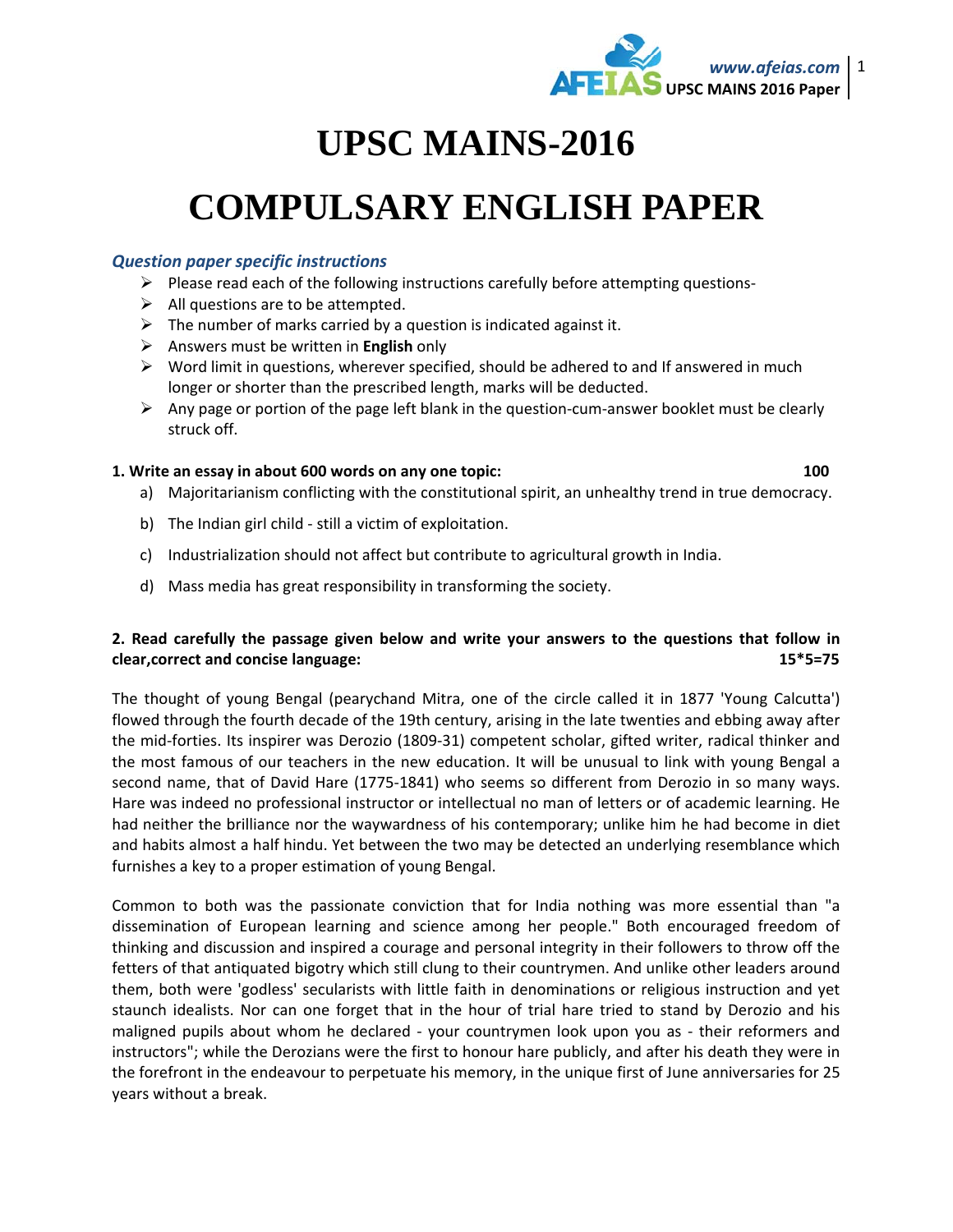

Henry Louis Vivian Derozio was a Calcutta Eurasian of Portuguese-Indian ancestry, the son of an officer in an English mercantile firm. (In the Hindu College Records of 1831, the name is occasionally spelt as De Rozio; Max Muller wrote D.Rozario). He was educated in one of the pioneer English- teaching private schools of the early 19th century, run by the Scotsman Drummond in the Dharmatala area. Drummond was a scholar poet and as a notorious free thinker an exile from his native land. It may safely be conjectured that Derozio derived from Drummond his taste in literature and philosophy his love of burns, his faith in the French revolution and English radicalism.

Derozio's youthful critique on Kant was considered as something which "would not disgrace even gifted philosophers"; his translation of a French essay on moral philosophy was printed posthumously. The fame already won secured him an appointment as teacher to the senior classes in the Hindu college before he had ended his "teens".

Derozio's personality brought "a new era in the annals of the college" the youthful teacher drawing the senior boys like a magnet round him. According to his biographer neither before nor since his day has any teacher, within the walls of any native educational establishment in India ever exercised such an influence over his pupils. Not alone in the classrooms but outside the hours as well he strove with success to broaden and deepen the knowledge of his pupils in western thought and literature the new fountain which emancipated and intoxicated. The college students clustered round him and very many of them carried down to their last days the deep impress stamped on them by their master. This was the cementing link which held together the young Bengal group, the memory which made a close knit fellowship of affection and friendship even in later life.

Unlike most teachers, Derozio encouraged his students to debate freely and question authority. He urged them to think for themselves, "to be in no way influenced by any of the idols mentioned by bacon-to life and die for truth." One of his pupils, Radhanath Sikdar said of him : "he has been the cause and the sole cause of that spirit of enquiry after truth, and that contempt of vice-which cannot but be beneficial to India." Another Ramgopal Ghosh held up the motto : "He who will not reason is a bigot; he who cannot is a fool, and he who does not is a slave."

2. (a) Which was the period when the thought of young Bengal, the youthful band of reformers flourished in Bengal? Who were the two main teachers of the new education and in what ways were they different from each other?

2. (b) What was common to both these teachers? How did they support each other?

2. (c) Comment on the education of Derozio. Did Drummond have any influence on him? Justify your answer.

2. (d) What kind of influence did Derozio have on his pupils i.e. the young Bengal group?

2. (e) "He has been the cause and the sole cause of the spirit of enquiry after truth" explain the significance of the statement by Radhanath Sikdar.

**3. Make a précis of the following passage in about one-third of its length. Do not give a title to it. The précis should be written in your own language. 75**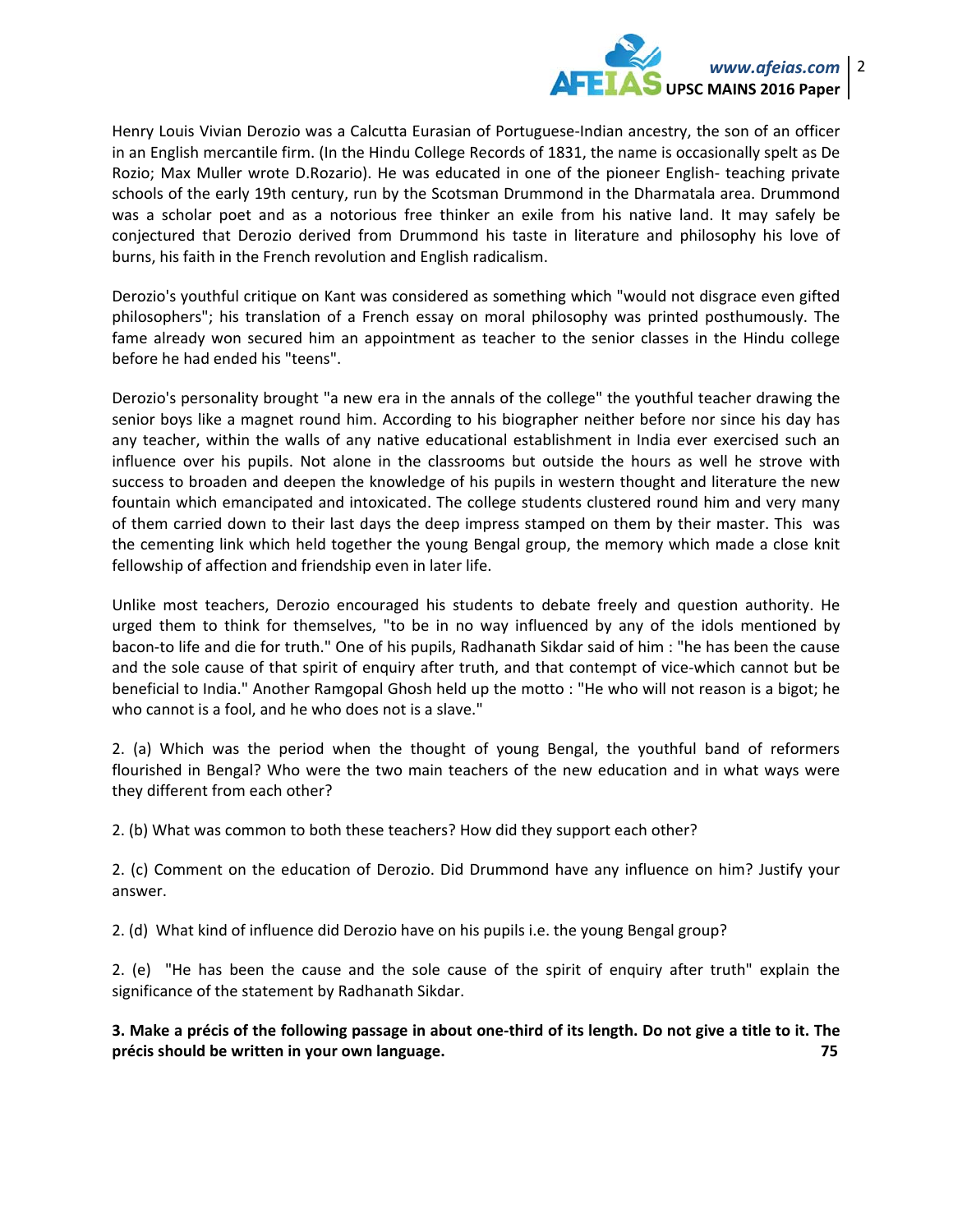

India is essentially a land of knowledge and it must rediscover itself in this aspect. Once this rediscovery is done, it will not enquire much struggle to achieve the quality of life, strength and sovereignty of a developed nation.

 Knowledge has many forms and it is available at many places. It is acquired through education, information, intelligence and experience. It is available in academic institutions, with teachers, in libraries, in research papers, seminar proceedings and in various organizations and workplaces with workers, managers, in drawings, in process sheets and on the shop floors. Knowledge though closely linked to education, comes equally from learning skills such as those possessed by our artists, craftsmen, hakims, vaidyas, philosophers and saints as also our housewives. Knowledge plays a very important role in their performance and output too. Our heritage and history, the rituals, epics and traditions that form part of our consciousness are also vast resources of knowledge as our libraries and universities. There is an abundance of unorthodox, earthy wisdom in our villages. There are hidden treasures of knowledge in our environment, in the oceans, bio reserves and deserts, in the plant and animal life. Every state in our country has a unique core competence for a knowledge society.

 Knowledge has always been the prime mover of prosperity and power. The acquisition of knowledge has therefore been the thrust area throughout the world. Additionally in India there has been a culture of sharing it, not only through the traditions of guru-shishya but also by its spread to neighbouring countries through travelers who came to Nalanda and other universities drawn by their reputation as centres of learning. India is endowed with natural and competitive advantages as also certain distinctive competencies. But these are scattered in isolated pockets and the awareness of these is inadequate. During the last century the world has changed from being an agricultural society. In which manual labour was the critical factor, to an industrial society where the management of technology, capital and labour provide the competitive advantage. In the twenty-first century, a new society is emerging where knowledge is the primary production resource instead of capital and labour. Efficient utilization of this existing knowledge base can create wealth for us in the form of better health, education and other indicators of progress. The ability to create and maintain the knowledge infrastructure, to enhance skills and increase productivity through the exploitation of advances in various fields will be the key factors in deciding the prosperity of this society.

 The knowledge society has two very important components driven by societal transformation and wealth generation. The societal transformation is in respect of education, healthcare, agriculture and governance. These will lead to employment generation, high productivity and rural prosperity.

 The task of wealth generation for the nation has to be woven around national competencies. The TIFAC task team has identified core areas that will spearhead our march towards becoming a knowledge society. The areas are : Information technology, biotechnology, space technology, weather forecasting, disaster management, telemedicine and tele-education, technologies utilizing traditional knowledge, service sector and infotainment which is the emerging area resulting from convergence of information and entertainment. These core technologies fortunately can be interwoven by IT, a sector that took off only due to the enterprising spirit of the young.

 Thus there are multiple technologies and appropriate management structures that have to work together to generate a knowledge society. With India carving a niche for itself in information technology, the country is uniquely placed to fully capitalize on the opportunity to quickly transform itself into a knowledge society.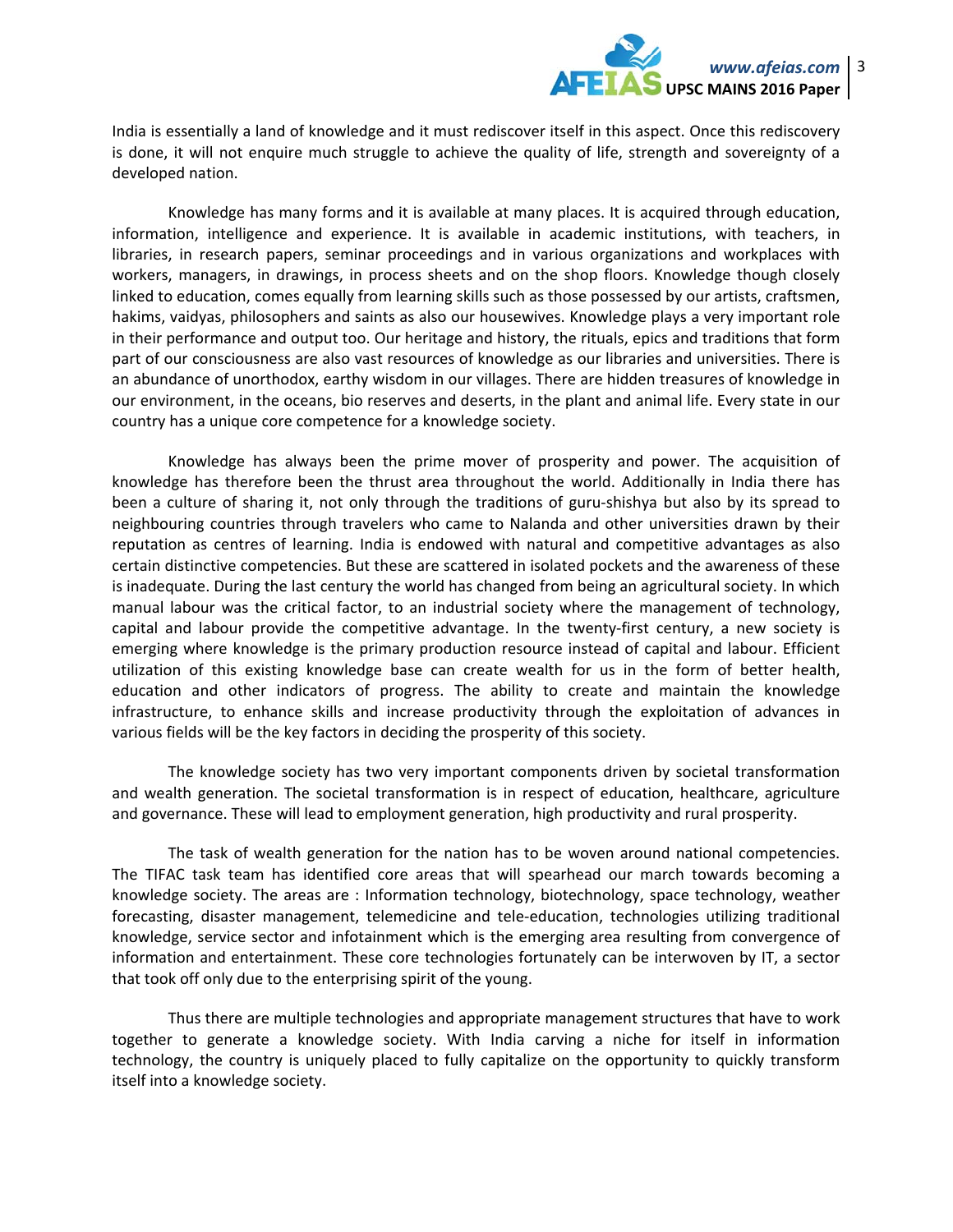

 The planning commission has taken a lead in generating a roadmap for transforming India into a knowledge society.

 Evolving suitable policy and administrative procedures, changes in regulatory methods, identification of partners and most important, creation of young and dynamic leaders are the components that have to be put in place. In order to generate wealth, which is the second component for establishing a knowledge society, it is essential that simultaneously a citizen centric approach to shaping of business policy, user-driven technology generation and intensified industry-lab-academialinkages have also to be established.

 A knowledge society has a two dimensional objective of societal transformation and wealth generation and a third dimension emerges if India is to transform itself into a knowledge superpower. This is knowledge protection and it entails a tremendous responsibility. It is very important that our communication network and information generators are protected from electronic attacks through surveillance and monitoring. There should be a focused approach to intellectual property rights and related issues, and our ancient knowledge and culture too are part of our resource base and need to be protected as such. (776 words)

#### **4. (a) Rewrite the following sentences after making necessary corrections. Do not make unnecessary changes in the original sentence- 1\*10=10**

- (i) I request your favour to grant me leave.
- (ii) He lived there for a day.
- (iii) He is the fastest runner and he came last.
- (iv) They know each other since January.
- (v) All the patients have been admitted and received attention.
- (vi) They didn't see any movies since March.
- (vii) We shall go on a tour as soon as the schools will close.
- (viii) Each of the answers was not correct.
- $(ix)$  If we had money we would go shopping.
- (x) I wanted that he should get leave.

#### **4. (b) Supply the missing words- 1\*5=5**

- I. The scene ………………………………….. us is magnificent isn't it?
- II. ………………………………….. your proposals, we shall meet later.
- III. You can't climb ………………………………….. that high roof.
- IV. He pushed his way ………………………………….. the crowd of people.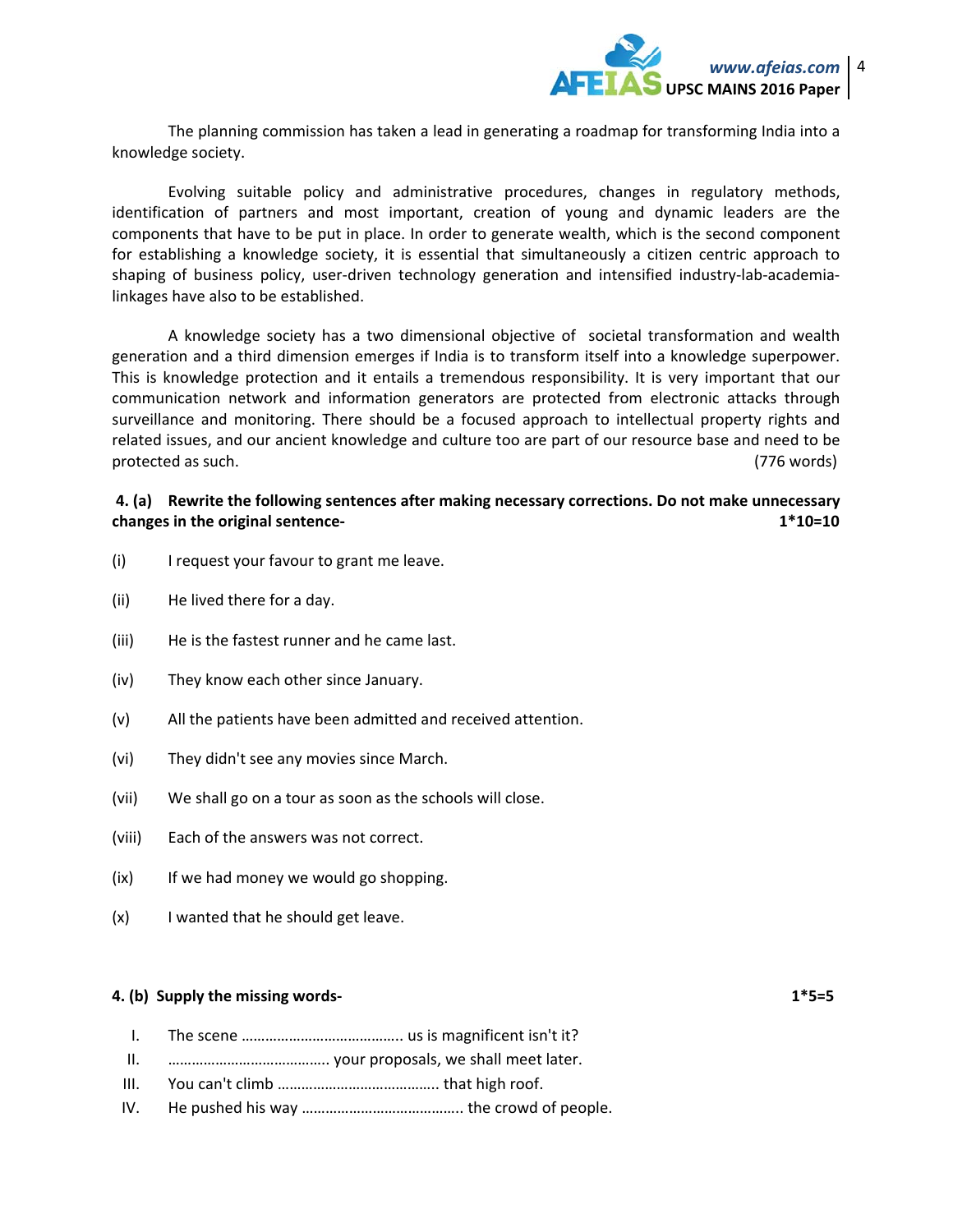

V. She ………………………………….. in with the wrong group of friends in her teens.

| 4. $(c)$       | Use the correct forms of the verbs given in brackets-                                                            | $1*5=5$   |
|----------------|------------------------------------------------------------------------------------------------------------------|-----------|
| $\mathbf{I}$ . |                                                                                                                  |           |
| II.            |                                                                                                                  |           |
| III.           |                                                                                                                  |           |
| IV.            | Later on he  his mistake. (realize)                                                                              |           |
| V.             | Television is a powerful means of  knowledge. (diffuse)                                                          |           |
| 4. (d)         | Write the antonyms of the following-                                                                             | $1*5=5$   |
| $\mathbf{I}$ . | Awkward                                                                                                          |           |
| Ш.             | Diligently                                                                                                       |           |
| III.           | Persist                                                                                                          |           |
| IV.            | Traitor                                                                                                          |           |
| V.             | Enrich                                                                                                           |           |
|                | 5. (a) Rewrite each of the following sentences as directed without changing the meaning-                         | $1*10=10$ |
| $\mathbf{I}$ . | I have many debts to repay. (Change into a complex sentence)                                                     |           |
| Ш.             | He hasn't been informed. (Change into active voice)                                                              |           |
| III.           | He wanted to get a raise. He had to study accounting. (Use in order to)                                          |           |
| IV.            | He didn't complain at all. He was kind. (Rewrite the sentence starting with 'it')                                |           |
| V.             | Arvind said, "I must write it". (change into indirect speech)                                                    |           |
| VI.            | I didn't meet the government official from France. I didn't meet his friend too. (Rewrite using<br>'neithernor') |           |
| VII.           | He didn't describe it well. He was very excited. (use too)                                                       |           |
| VIII.          | People respect politicians only when they change their ways. (Rewrite the sentence using<br>'unless')            |           |
| IX.            | We seldom see them now a days ? (Supply an appropriate question tag)                                             |           |

X. The girl worked hard but she didn't succeed. (Change into a simple sentence)

### **5. (b) Use the following words to make sentences that bring out their meaning clearly. Do not change the form of the words. (No marks will be given for vague and ambiguous sentences) 1\*5=5**

- I. Nebulous
- II. Expeditions
- III. Contiguous
- IV. Fastidious
- V. Proscribe